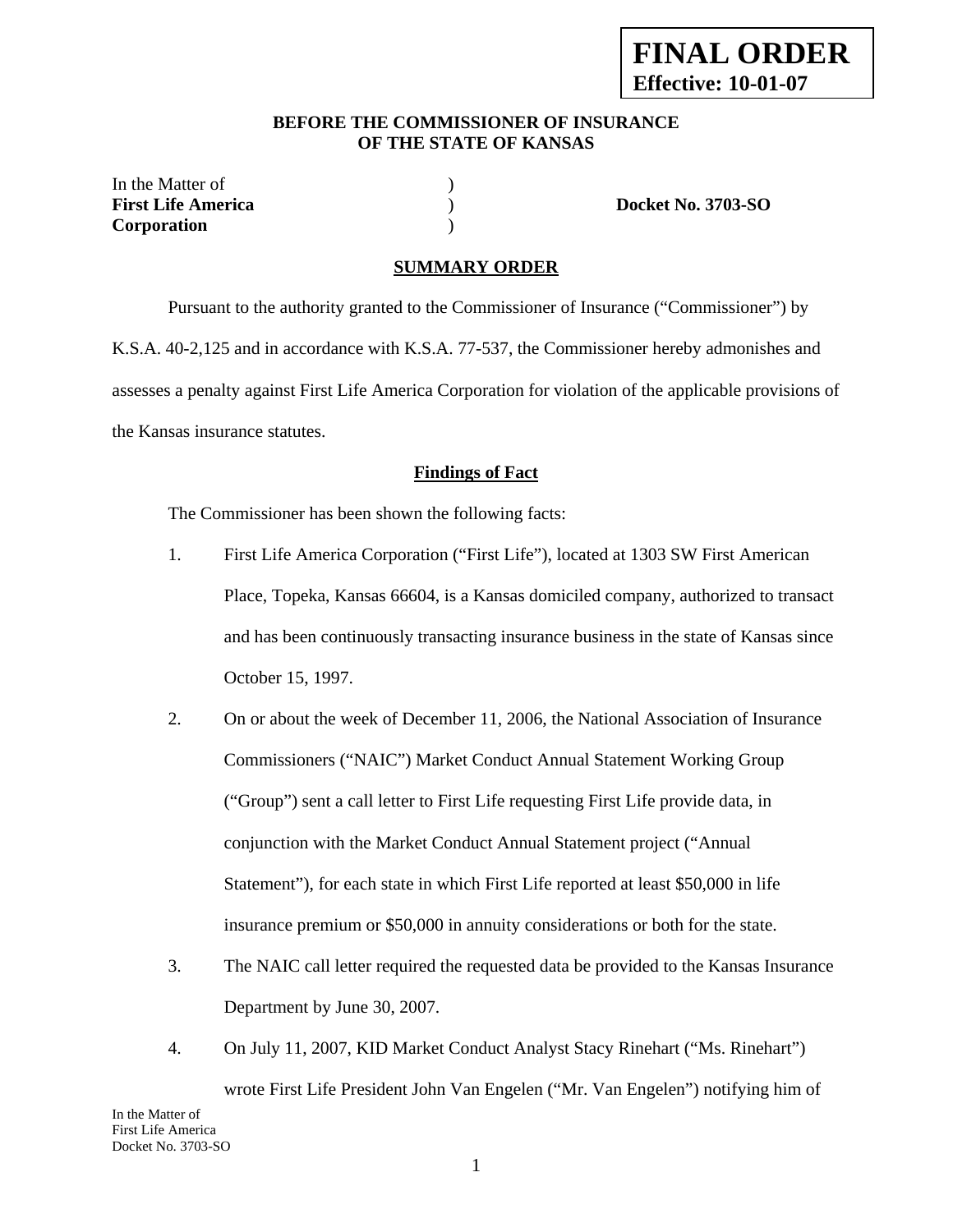the June 30, 2007, deadline and requesting information as to when the data would be filed with KID.

- 5. Mr. Van Engelen responded on July 11, 2007 indicating he would "check on it." Mr. Van Engelen indicated the data submission was being completed in June.
- 6. First Life did not submit the requested data to KID until August 2, 2007.

# **Applicable Law**

K.S.A. 40-222 provides, in pertinent part:

- (a) Whenever the commissioner of insurance deems it necessary but at least once every five years, the commissioner may make or direct to be made an examination of the affairs and financial condition of any insurance company…doing business in this state.
- (d) The commissioner may also examine or investigate any person, or the business of any person, in so far as such examination or investigation is, in the sole discretion of the commissioner, necessary or material to the examination of the company, but such examination or investigation shall not infringe upon or extend to any communications or information accorded privileged or confidential status under any other laws of this state.
- (g) The refusal of any company, by its officers, directors, or employees or agents to submit to examination or to comply with any reasonable written request of the examiners shall be grounds for suspension or refusal of, or nonrenewal of any license or authority held by the company to engage in any insurance or other business subject to the commissioner's jurisdiction.

### K.S.A. 40-225 provides, in pertinent part:

Every insurance company or fraternal benefit society doing business in this state shall, if the statement of condition required below is compatible, participate in the insurance regulatory information system administered by the national association of insurance commissioners and shall annually, on January 1 or within 60 days thereafter, file with the commissioner of insurance a statement of its condition as of the preceding December 31…Such statement shall be made upon the form and procedures prescribed and adopted from time to time by the national association of insurance commissioners with such additions or amendments thereto as shall seem to the commissioner of insurance best adapted to elicit from such companies as a true exhibit of their condition.

…The commissioner may also at any time address any proper inquiries to any such insurance company or fraternal benefit society or its officers in relation to its condition or any other matter connected with its transactions. Each company, society or officer addressed shall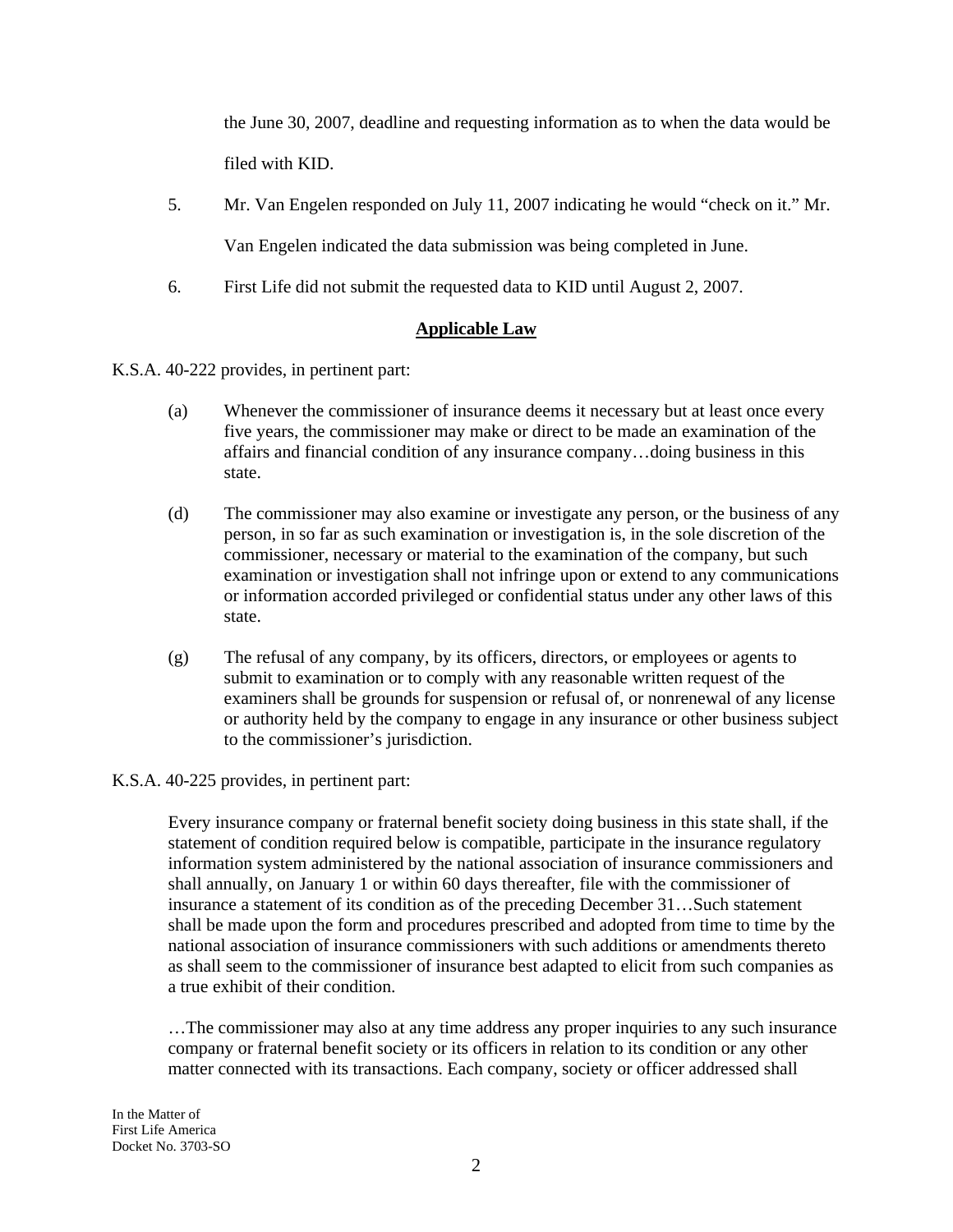promptly and truthfully reply in writing to all such inquiries, and such replies shall be verified if the commissioner of insurance requires.

K.S.A. 40-2,125 provides, in pertinent part:

- (a) If the commissioner determines after notice and opportunity for a hearing that any person has engaged or is engaging in any act or practice constituting a violation of any provision of Kansas insurance statutes or any rule and regulation or order thereunder, the commissioner may in the exercise of discretion, order any one or more of the following:
- (b) If any person fails to file any report or other information with the commissioner as required by statute or fails to respond to any proper inquiry of the commissioner, the commissioner, after notice and opportunity for hearing, may impose a penalty of up to \$500 for each violation or act, along with an additional penalty of \$100 for each week thereafter that such report or other information is not provided to the commissioner.

K.S.A. 40-2405 provides, in pertinent part:

The commissioner shall have the power to examine and investigate into the affairs of every person engaged in the business of insurance in this state in order to determine whether such person has been or is engaged in any unfair method of competition or in any unfair or deceptive or practice prohibited by K.S.A. 40-2403.

# **Conclusions of Law**

The Commissioner has jurisdiction over First Life and the subject matter of this proceeding

and based on Paragraphs #1 through #6 and the Applicable Law enumerated above:

# **IT IS THEREFORE ORDERED BY THE COMMISSIONER OF INSURANCE:**

- 1. First Life's failure to provide the data pursuant to the NAIC call letter by the June 30, 2007 deadline constitutes a violation of K.S.A. 40-2,125(b).
- 2. Pursuant to K.S.A. 40-2,125(b), First Life is hereby ordered to pay a monetary penalty, due and payable to the Kansas Insurance Department, in the amount of FIVE HUNDRED DOLLARS AND 00/100 (\$500.00) for its above-stated violation of K.S.A. 40-2,125.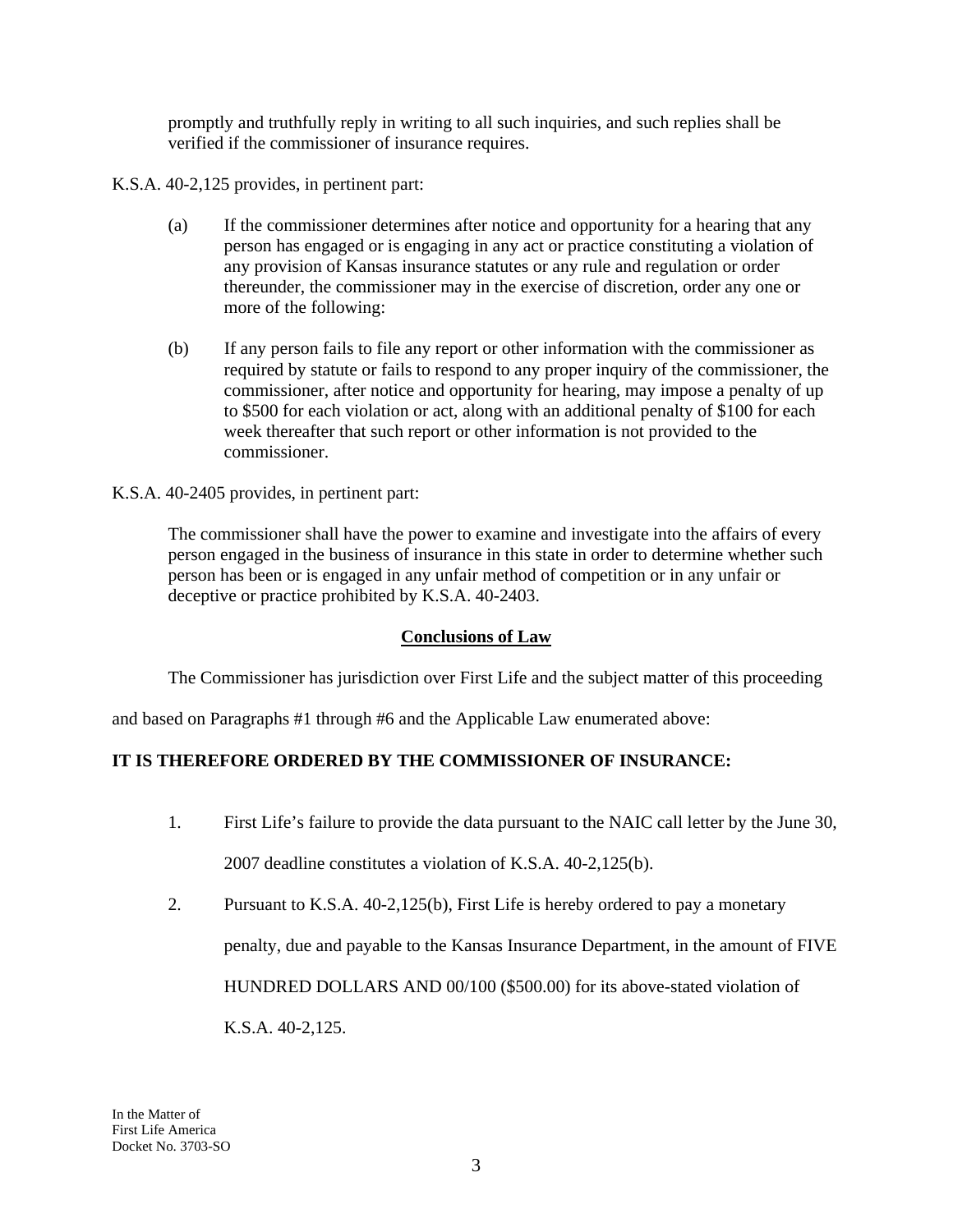3. The Commissioner shall retain jurisdiction over this matter to issue any Order(s)

deemed necessary and appropriate.

## **NOTICE OF RIGHTS**

(Pursuant to K.S.A. 77-542)

First Life America Corporation ("First Life") is entitled to a hearing pursuant to K.S.A. 77-537 and K.S.A. 77-542, the Kansas Administrative Procedure Act. If First Life desires a hearing, the company must file a written request for a hearing with:

 John W. Campbell, General Counsel Kansas Insurance Department 420 S.W.  $9<sup>th</sup>$  Street Topeka, Kansas 66612

This request must be filed within fifteen (15) days from the date of service of this Order. If First Life requests a hearing, the Kansas Insurance Department will notify the company of the time and place of the hearing and information on the procedures, right of representation, and other rights of parties relating to the conduct of the hearing, before commencement of the same.

If a hearing is not requested in the time and manner stated above, this Summary Order shall become effective as a Final Order upon the expiration of time for requesting a hearing, pursuant to K.S.A. 77- 613. In the event First Life files a petition for judicial review, pursuant to K.S.A. 77-613(e), the agency officer to be served on behalf of the Kansas Insurance Department is:

 John W. Campbell, General Counsel Kansas Insurance Department 420 S.W.  $9<sup>th</sup>$  Street Topeka, Kansas 66612

### **IT IS SO ORDERED THIS \_\_13th\_\_ DAY OF SEPTEMBER, 2007, IN THE CITY OF TOPEKA, COUNTY OF SHAWNEE, STATE OF KANSAS.**



\_/s/ Sandy Praeger\_\_\_\_\_\_\_\_\_\_\_\_\_\_ Sandy Praeger Commissioner of Insurance

 $\angle$ s/ John W. Campbell John W. Campbell General Counsel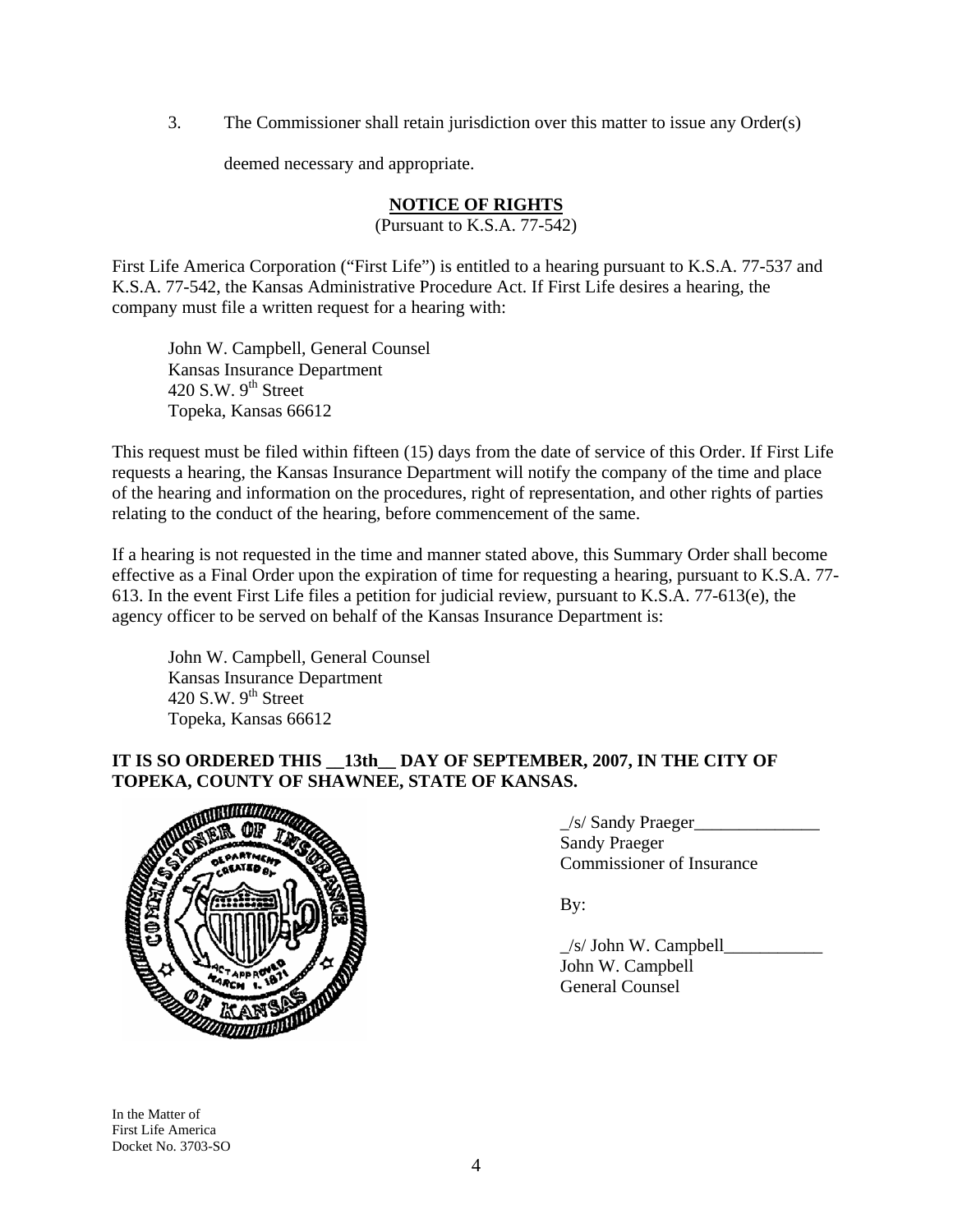Prepared and Submitted By:

\_/s/ Zachary J.C. Anshutz\_\_\_\_\_\_\_\_\_\_\_\_\_\_ Zachary J.C. Anshutz Staff Attorney